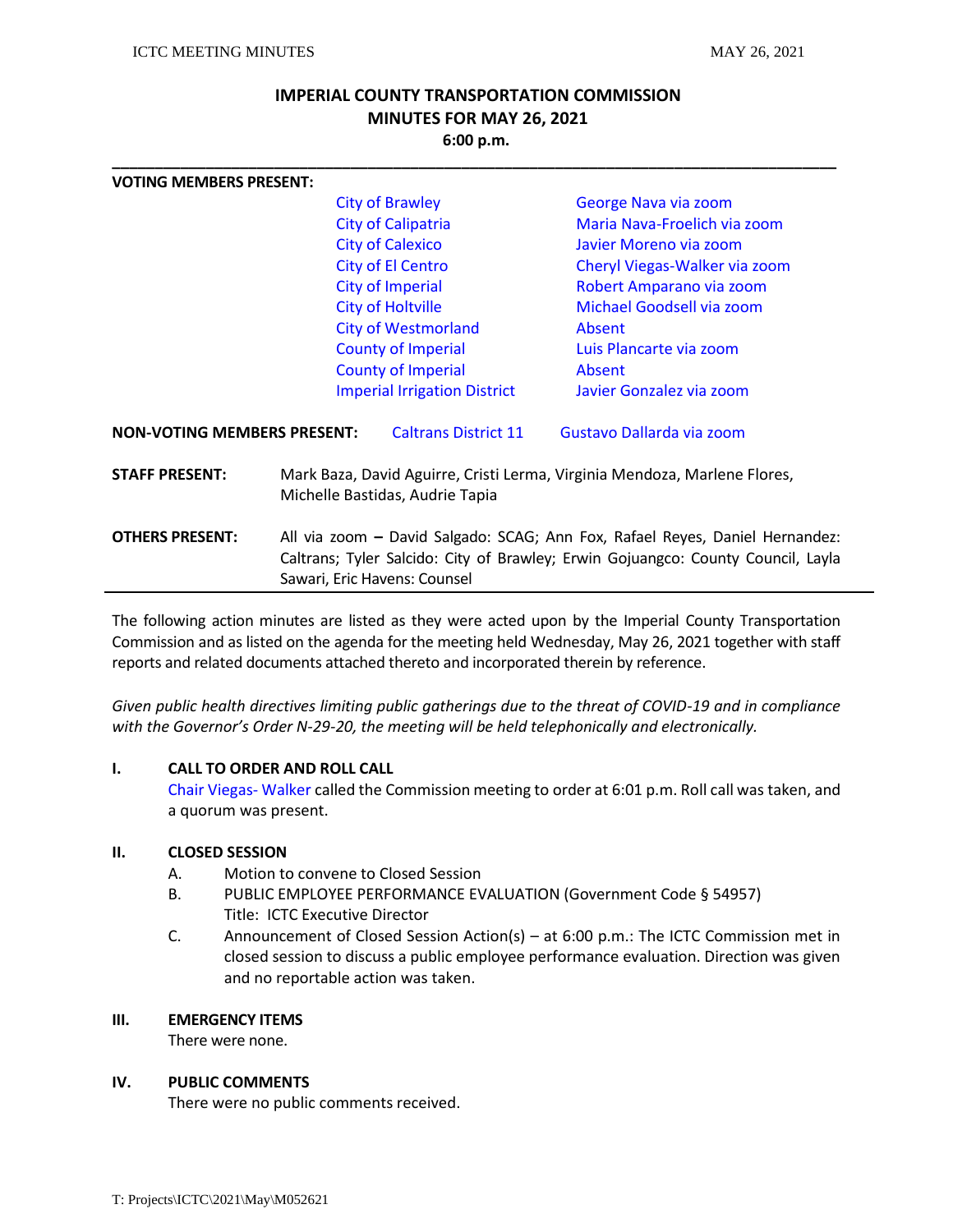### **V. CONSENT CALENDAR**

- A. Approval of the ICTC Commission Draft Minutes: April 28,2021 B. Receive and File:
	- 1. ICTC Management Committee Draft Minutes: May 12,2021 2. ICTC TAC Minutes: March 25,2021
	- 3. ICTC SSTAC Minutes: April 7, 2021

A motion was made by Nava-Froelich and seconded by Plancarte to approve the consent calendar as presented, roll call:

| Agency                              | <b>Roll Call</b> |
|-------------------------------------|------------------|
| City of Brawley                     | Yes              |
| City of Calipatria                  | Yes              |
| City of Calexico                    | Yes              |
| City of El Centro                   | Yes              |
| City of Holtville                   | Yes              |
| City of Imperial                    | Yes              |
| County of Imperial Plancarte        | Yes              |
| County of Imperial Kelley           | Absent           |
| City of Westmorland                 | Absent           |
| <b>Imperial Irrigation District</b> | Yes              |

## **Motion Passed.**

- C. FY 2021-22 Sixth Revision to Memorandum of Understanding (MOU); ICTC Quechan Indian Tribe - Yuma County Intergovernmental Public Transit Authority (YCIPTA) for Turquoise Route #10 and Blue Route #5
	- 1. Authorized the Chairperson to sign the Sixth Extension to the Memorandum of Understanding (MOU) between the Yuma County Intergovernmental Public Transportation Authority (YCIPTA), The Imperial County Transportation Commission (ICTC) and the Quechan Indian Tribe for the continued implementation and operation of a regional connector bus service (YCAT Turquoise #10) between Yuma AZ, Winterhaven and El Centro, California; and, a circulator route from Yuma with stops in the eastern Imperial County area (YCAT Blue #5) effective July 1, 2021 through June 30, 2022 and provide a not to exceed subsidy to the Quechan Tribe and YCIPTA in an amount of \$162,062.71.
- D. Agreement for Professional Financial Auditing Services FY 2020-21 through FY 2022-23
	- 1. Authorized the Chairman to sign the agreement for the ICTC Agreement for Professional Financial Auditing Services effective July 1, 2021, for the audit periods FY 2020-21 through FY 2022-23, with the firm of The Pun Group:
		- a. For the fiscal reporting period of July 1, 2020 through June 30, 2021, the annual not to exceed fee set at \$65,000.00
		- b. For the fiscal reporting period of July 1, 2021 through June 30, 2022, the annual not to exceed fee set at \$66,950.00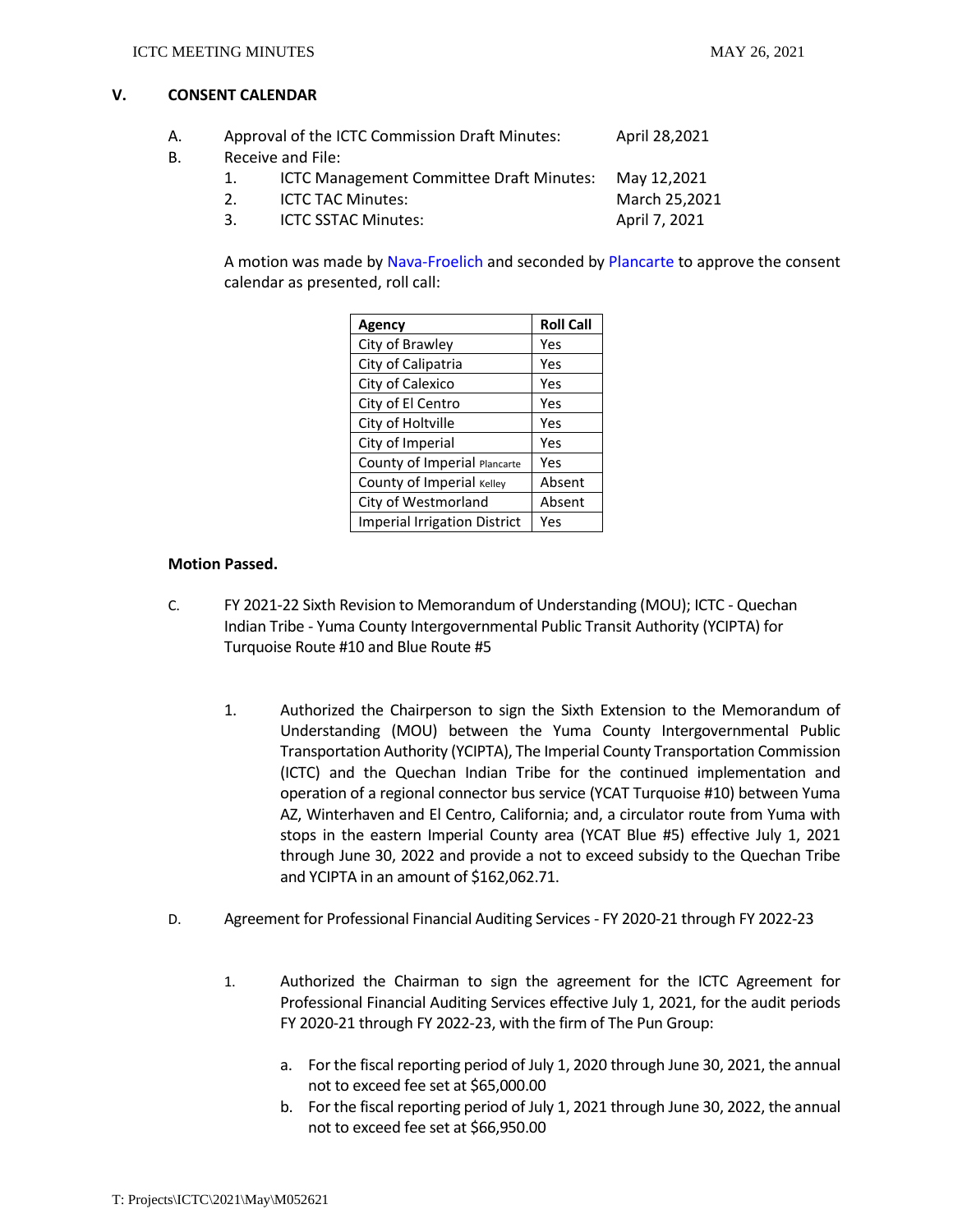- c. For the fiscal reporting period of July 1, 2022 through June 30, 2023, the annual not to exceed fee set at \$68,959.00
- E. Agreement for Professional Financial Reporting Services of the ICTC Transit Operations FY 2020-21 through FY 2024-25
	- 1. Authorized the Chairman to sign the agreement for the ICTC Transit Operators Fiscal Reporting services effective July 1, 2021, for the audit period FY 2020-21 through FY 2024-25, with the firm of Eide Bailly:
		- a. For the fiscal reporting period of July 1, 2020 through June 30, 2021, the annual not to exceed fee set at \$40,000.00
		- b. For the fiscal reporting period of July 1, 2021 through June 30, 2022, the annual not to exceed fee set at \$40,000.00

A motion was made by Nava-Froelich and seconded by Amparano to approve the consent calendar as presented, roll call:

| <b>Agency</b>                       | <b>Roll Call</b> |
|-------------------------------------|------------------|
| City of Brawley                     | Yes              |
| City of Calipatria                  | Yes              |
| City of Calexico                    | Yes              |
| City of El Centro                   | Yes              |
| City of Holtville                   | Yes              |
| City of Imperial                    | Yes              |
| County of Imperial Plancarte        | Yes              |
| County of Imperial Kelley           | Absent           |
| City of Westmorland                 | Absent           |
| <b>Imperial Irrigation District</b> | Yes              |

#### **Motion Passed.**

### **VI. REPORTS**

- A. ICTC Executive Director
	- Mr. Baza provided updates from the report on page 62 of the agenda.
	- ⁻ Mr. Baza shared that ICTC proposes to conduct the FY 2021-2022 Unmet Transit Hearing virtually on Monday, June 7 ,2021. It is ICTC's goal to have at least three members of the Commission be present to listen to any verbal comments provided by the public as well as any written comments that were received from the surveys. The second meeting where the actual findings are adopted will be held after the public hearing at a later date.
	- ⁻ Mr. Baza announced the FY 2021/2022 Budget Workshop was held prior to the Commission meeting stating a draft budget report was presented. He shared this is the largest budget ICTC has had.
	- ⁻ Mr. Baza provided a brief update regarding the State Route 86 (Northbound) Border Patrol Checkpoint. He stated that the project is moving at a good pace and working to start construction this upcoming year.
	- ⁻ Ms. Viegas-Walker requested a full report and clear understating of the deliverables and partnerships with IVEDC regarding the Southern Border Broadband Consortium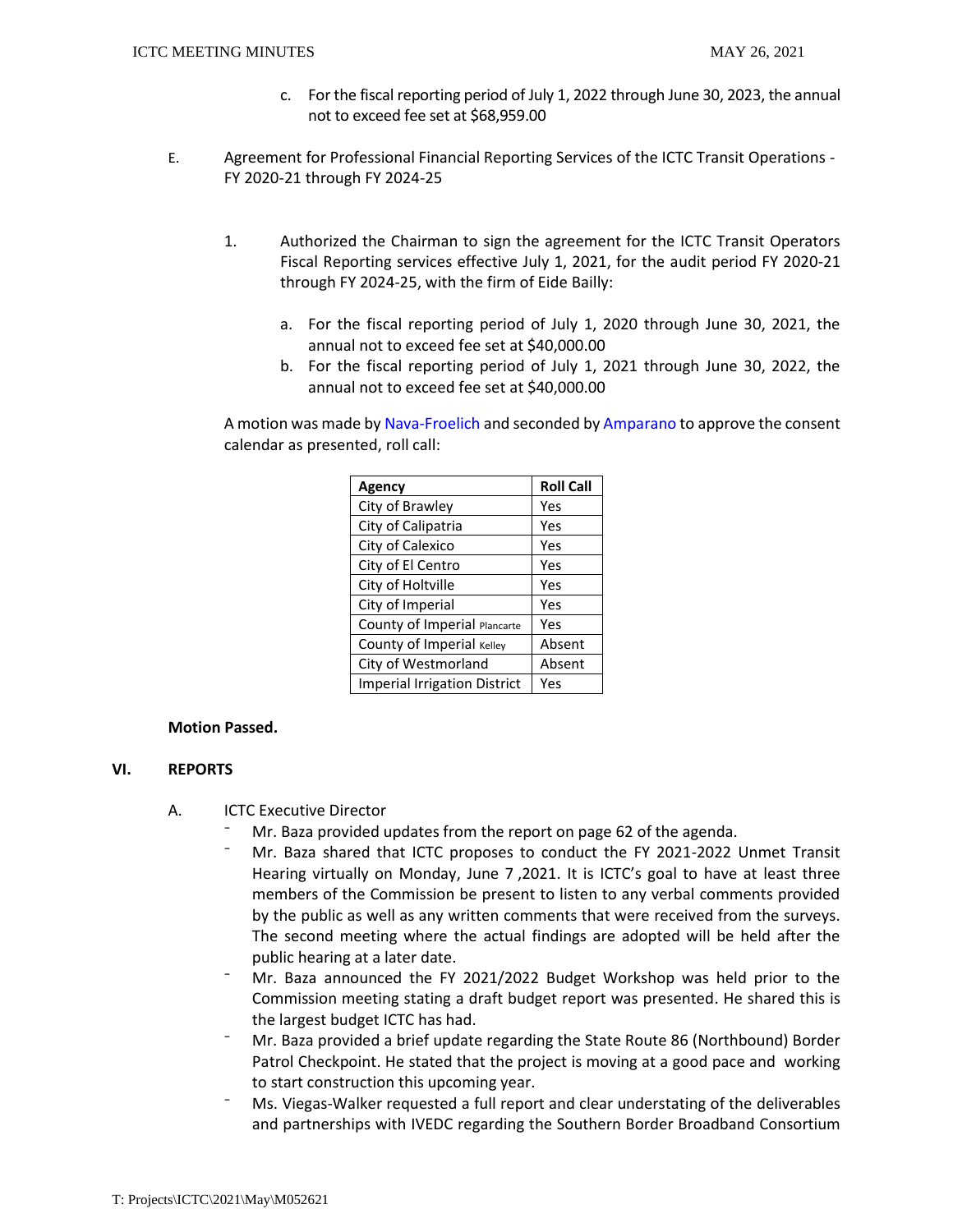(SBBC) those which include the first report of the cycle and the final report for the previous cycle and subsequent payment from the CPUC.

- ⁻ Mr. Baza added ICTC had identified those areas that do not have broadband capacity and will provide a report to Ms. Viegas-Walker.
- Ms. Viegas -Walker requested a better understanding of how much of the \$300,000 from the Environmental Protection Agency's Brownfields Assessment has been expended.
- B. Southern California Association of Governments (SCAG)
	- Mr. Salgado provided updates from the reports on pages 71 to 75 of the agenda.
		- o SCAG May Regional Council Meeting took action to approve SCAG's 2021-2022 Final Comprehensive Budget and Overall Work Plan. Mr. Salgado was happy to announce the meeting went well and the budget was approved. The Regional Council also took action to approve SCAG's Racial Equity Early Action Plan which was developed to guide and sustain SCAG's Regional Leadership moving Forward.
		- $\circ$  SCAG's 32<sup>nd</sup> Annual Demographic Workshop is scheduled for two different dates due to the webinar being split in two. Part 1 will take place on Tuesday, June 8, 2021, and part 2 will take place on Tuesday, June 15, 2021.
		- o SCAG hosted an Electric Vehicle Charging Station (EVCS) permit Streamlining directly with the Imperial County in which the Imperial Irrigation District took part and participated.
		- o A Broadband Deployment and Adoption Resource Guide For Local and Regional Government Leaders can be found on [Getting-Connected-A-Broadband-](https://www.valleyvision.org/wp-content/uploads/Getting-Connected-A-Broadband-Deployment-and-Adoption-Resource-Guide-For-Local-and-Regional-Government-Leaders.pdf)[Deployment-and-Adoption-Resource-Guide-For-Local-and-Regional-](https://www.valleyvision.org/wp-content/uploads/Getting-Connected-A-Broadband-Deployment-and-Adoption-Resource-Guide-For-Local-and-Regional-Government-Leaders.pdf)[Government-Leaders.pdf \(valleyvision.org\)](https://www.valleyvision.org/wp-content/uploads/Getting-Connected-A-Broadband-Deployment-and-Adoption-Resource-Guide-For-Local-and-Regional-Government-Leaders.pdf)
		- o The Go-Human Mini-Grant Program is still ongoing for those who would like to apply. The SCAG Go Human Community Streets Mini-Grants Program aims to build street-level community resiliency and increase the safety of people most harmed by traffic injuries and fatalities, including without limitation Black, Indigenous, and People of Color; people with disabilities; and frontline workers, particularly those walking and biking.
		- o The SCAG General Assembly was held remotely. Sustainability Award recipients were recognized for their innovative and transformational projects throughout the region. The new slate of executive board members was ratified along with the presentation of the annual "Year in Review" video which highlights SCAG's accomplishments from the previous year, which can be found at [SCAG 2020-2021](https://www.youtube.com/watch?v=JedSJEd4JFc)  [Year in Review -](https://www.youtube.com/watch?v=JedSJEd4JFc) YouTube.
- C. California Department of Transportation (Caltrans)- District 11
	- Ms. Fox provided updates from the report on pages 80-84 of the agenda
		- o Agencies who are submitting applications to the federal Raise Grant Program for any projects who would like letters of support from Caltrans are to be requested prior to June 16, 2021. For more information, please reach out to Ann Fox.
		- $\circ$  There will be a huge amount of outreach and engagement with our communities for community-type projects.
		- o Major work for the SR-86 project will be ongoing for the next two weeks during the day. There will be pavement work going on and expecting to finish by the midst of June. If there is any impact due to this project, please reach out to Caltrans to express any concerns.
		- o Mr. Amparano expressed his concern with the project being done during the day due to this project interrupting one of the major corridors and questioned why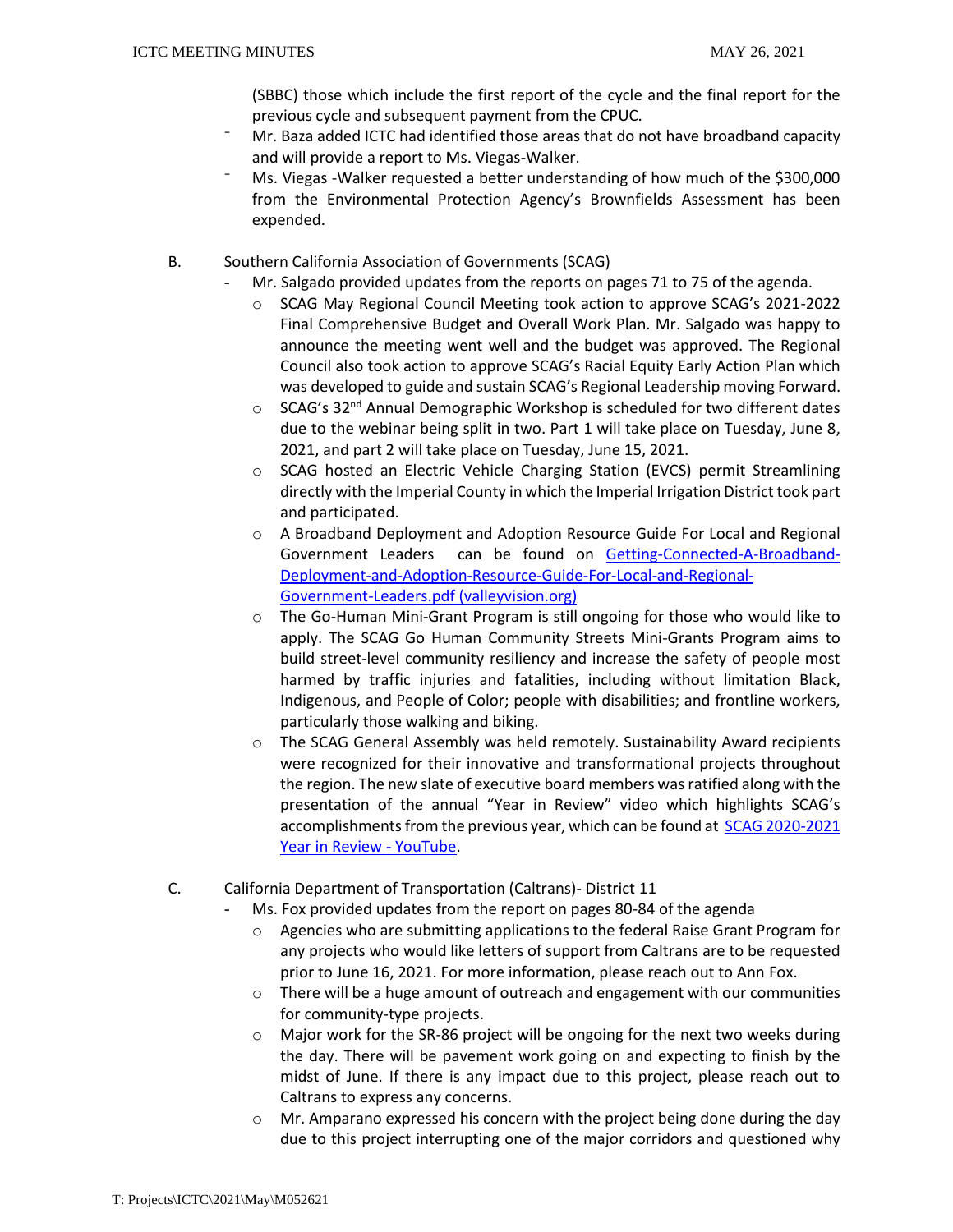the work cannot be completed at night. Ms. Fox did not have an answer as to why the project is not being conducted at night, however, will look into it.

- o I-8/Imperial Avenue Interchange project work will take place weekdays over regular and extended day shifts for the next two months. Eastbound I-8/ Imperial Avenue ramps will continue to be closed and are expected to be reopened in summer 2021.
- $\circ$  SR-111 Niland Geyser / Mud pot detour was been completed on April 30<sup>th</sup> and has remained in place and is being monitored.
- o Caltrans District 11 is kicking off outreach efforts for the Caltrans Active Transportation Plan (CAT Plan). This plan will include an existing conditions analysis and a prioritized list of identified bicycle and pedestrian needs on and around the State Highway System. A survey to help gather information has been developed and District 11 will be contacting schools, cities, and community organizations to help spread the word of the survey. In addition, another outreach effort involves placing decals with scannable QR codes within Caltrans right of way. Approximately 500 12" diameter decals will be placed on sidewalks throughout San Diego and Imperial County. The decals will be in place for 2-3 months. Please visit<https://www.catplan.org/district-11> for more information.
- D. Commission Member Reports
	- Mr. Plancarte advised Caltrans to reach out to the Emergency Services and inform them of the closures that are set to happen on SR-86.
	- Mr. Gonzalez expressed concerns with Assembly Bill (AB) 1021. He stated that the current IID Board is opposed to it and that it would be voted by the Assembly sometime soon. Mr. Gonzalez also stated the IID is set to conduct a general run for IID to exit the Coachella Valley Energy Service.

## **VII. ACTION CALENDER**

A. Approving Participation in the Clean Mobility Options (CMO) Voucher Pilot Program for Calexico Mobility On Demand Service

Mr. Aguirre presented the Clean Mobility Options (CMO) Voucher Pilot Program to the Committee. The Clean Mobility Options (CMO) Voucher Pilot Program provides an opportunity for the Imperial County Transportation Commission (ICTC) to pursue grant funding to establish a zero-emission shared mobility option in Imperial County.

ICTC partnered with Via Transportation, Inc. (Via) to develop the grant application and to implement and operate the proposed service. Via is a leading developer of software for on-demand and dynamic transit systems. Under the proposed partnership, Via will provide turnkey operations, infrastructure, software applications, customer service, and maintenance, while ICTC will provide administration, oversight, and assistance with marketing efforts. ICTC pursued the grant opportunity to demonstrate the potential for micro-transit or "on-demand" type of public transportation services within the City of Calexico utilizing three (3) zero-emission vehicles and is currently developing the agreement between ICTC and Via to provide the required services associated with the CMO funded Calexico Mobility on Demand Service. Mr. Aguirre shared there would be multiple marketing efforts to make the residents of Calexico aware of implantation of the program.

Mr. Amparano inquired about the possibility of having the CMO program implemented in other cities and questioned why the City of Calexico was chosen to have all 3 vehicles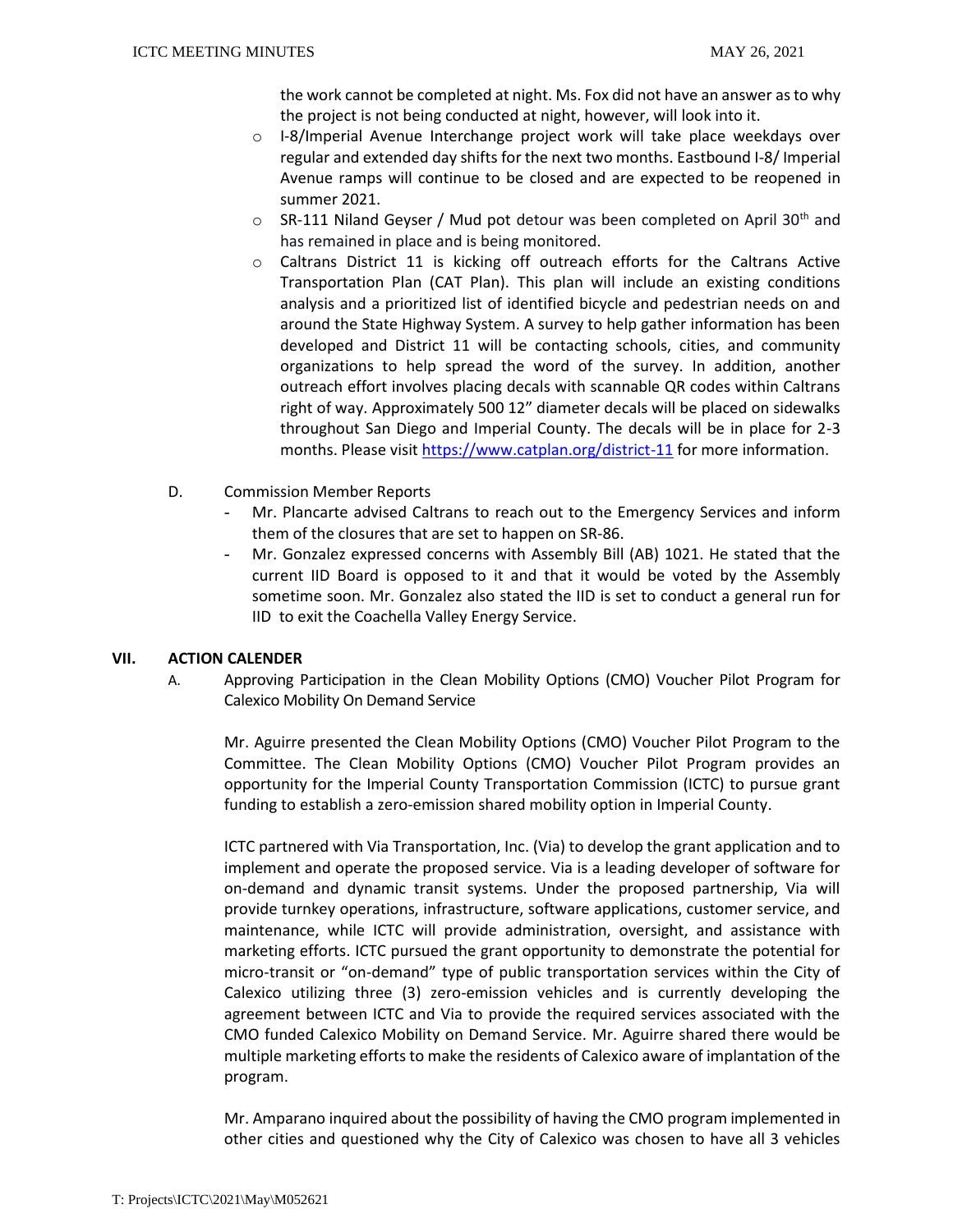instead of spreading them out within the cities. Mr. Aguirre shared that the goal for the City of Calexico was to have a similar circulator service such as those in the City of Brawley (Gold Line) and the City of El Centro (Blue and Green Lines). The micro transit program will deliver a similar service to Calexico. The reason Calexico was chosen was that the demand for services far exceeded the needs for transit services.. Mr. Aguirre did express that the City of Imperial's Red Line continues to be a priority for ICTC. Mr. Moreno expressed his gratitude towards the micro-transit program and the ICTC staff.

It was requested that the ICTC Management Committee forward this item to the Commission for review and approval after public comment, if any:

- 1. Authorized the Chairperson to sign the resolution authorizing the Executive Director to sign the CMO program documentation and to ensure compliance with the CMO Program requirements; and,
- 2. Directed staff to submit the application to Caltrans.

A motion was made by Nava-Froelich and seconded by Moreno to approve the consent calendar as presented, roll call:

| <b>Agency</b>                       | <b>Roll Call</b> |
|-------------------------------------|------------------|
| City of Brawley                     | Yes              |
| City of Calipatria                  | Yes              |
| City of Calexico                    | Yes              |
| City of El Centro                   | Yes              |
| City of Holtville                   | Yes              |
| City of Imperial                    | Yes              |
| County of Imperial Plancarte        | Yes              |
| County of Imperial Kelley           | Absent           |
| City of Westmorland                 | Absent           |
| <b>Imperial Irrigation District</b> | Yes              |

#### **Motion Passed.**

B. Imperial County Service Authority for Freeway Emergencies (SAFE) for the Preventive and Corrective Maintenance of Call Boxes on Interstate 8 and State Route 86 in Imperial County: Award Recommendation: CASE Emergency Systems, Inc.

Ms. Flores stated the Imperial County Transposition Commission (ICTC) took responsibility as the administrator of the Service Authority for Freeway Emergencies (SAFE) Program on July 1, 2020. The SAFE Program for Imperial County is responsible for the installation, operations, and administration of approximately 166 call boxes located along with State Route 86 (SR-86) and Interstate 8 (I-8). SAFE's were established by the State of California to encourage the placement of call boxes along the California Freeway systems for motorists in need of aid to obtain assistance.

SAFE has retained a maintenance contractor since the inception of the call box program to provide repair services and perform preventative measures to ensure the proper functionality of the call box system. The current vendor for these services is CASE Emergency Systems, Inc. (CASE). The existing contract between SAFE and CASE expires on May 31, 2021.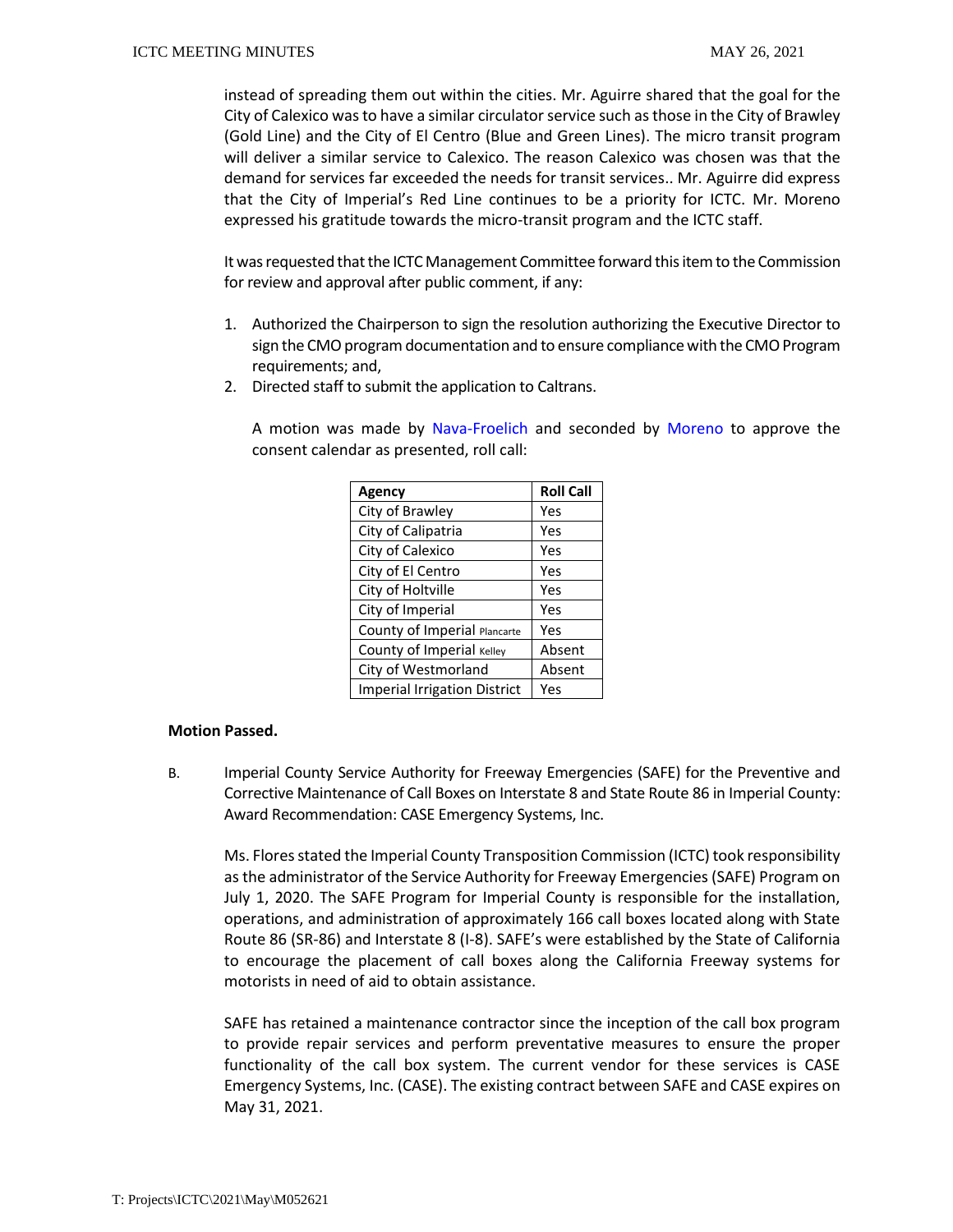On March 15, 2021, SAFE released an RFP for Preventive and Corrective Maintenance of Call Boxes on Interstate 8 and State Route 86 in Imperial County. A total of one (1) consultant submitted a proposal which was CASE Emergency Systems, Inc. ICTC staff forwarded the RF document to various consultants and contacted various consultants to encourage possibly obtaining an additional response. Among the items reviewed to determine responsiveness, ICTC staff reviewed technical experience, proposed methodology, project team, and staff qualifications.

Ms. Flores stated the proposed average annual rate of \$45.66 per call box per month is consistent with the current pricing for similar agencies. The per call box rate would increase on an annual basis. The proposed contingency allowance for repairs is an estimated Not-To-Exceed value.

Ms. Viegas-Walker expressed her concerns regarding the program stating most of these call boxes are out of service or simply are not being used. Another concern was whether there is an option of the contract ending prior to the five years. Mr. Havens clarified this question by referring to the agreement, which states that the agreement can be terminated with at least 20 days' notice by either party. Mr. Baza stated that the call boxes are being monitored and a database is being kept by staff. Ms. Flores stated that there has been a total of 49 calls made from January to April 2021. Ms. Viegas-Walker requested a detailed report for the September meeting. Mr. Amparano inquired if the funds for the program roll over to the following years and what was to happen to non-used funds after the five years. Mr. Aguirre shared the funds do in fact roll over and all non-used funds are to stay within the SAFE program.

It was requested that the ICTC Management Committee forward this item to the Commission for review and approval after public comment, if any:

- 1. Approved the award of the Agreement for the Preventive and Corrective Maintenance of Call Boxes on Interstate 8 and State Route 86 in Imperial County to *CASE Emergency Systems, Inc.* in the amount of \$504,773.60 for a five-year period.
- 2. Authorized the Chairperson to sign the agreement.

A motion was made by Nava and seconded by Goodsell to approve the consent calendar as presented, roll call:

| <b>Agency</b>                       | <b>Roll Call</b> |
|-------------------------------------|------------------|
| City of Brawley                     | Yes              |
| City of Calipatria                  | Yes              |
| City of Calexico                    | Yes              |
| City of El Centro                   | Yes              |
| City of Holtville                   | Yes              |
| City of Imperial                    | Yes              |
| County of Imperial Plancarte        | Yes              |
| County of Imperial Kelley           | Absent           |
| City of Westmorland                 | Absent           |
| <b>Imperial Irrigation District</b> | Yes              |

#### **Motion Passed.**

#### **VIII. NEXT MEETING DATE AND PLACE**